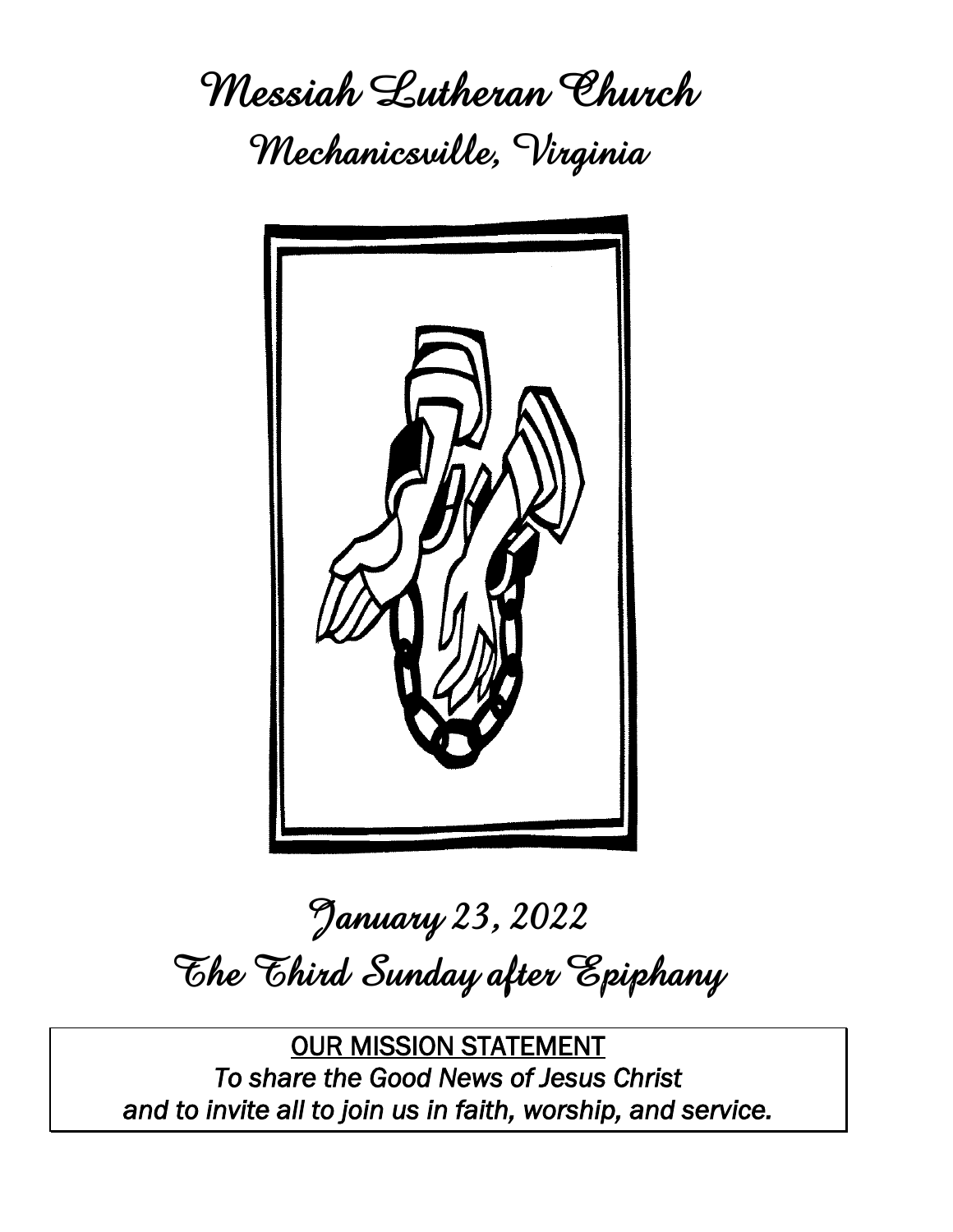The service will be livestreamed at 10:45 am on Messiah's FB page, and that video will be available later on the church website and YouTube. There is no pre-recording of the service on YouTube this week. Facebook link: https://www.facebook.com/MessiahMech/

# **MESSIAH LUTHERAN CHURCH**

8154 Atlee Road, Mechanicsville, VA 23111 Pastor: The Rev. Ryan Radtke

Church: (804) 746-7134; Email: MessiahMech@gmail.com; Website: MessiahMech.com

THE THIRD SUNDAY AFTER EPIPHANY JANUARY 23, 2022

*\*Congregation standing*

#### **WELCOME AND ANNOUNCEMENTS**

*Welcome visitors! May the Spirit of Christ fill your heart as we worship today. You are invited to make Messiah your church home.*

#### **\*CONFESSION AND FORGIVENESS**

- P: Blessed be the holy Trinity,  $\pm$  one God, who creates us, redeems us, and calls us by name.
- **C:** *Amen*
- P: Let us confess our sin in the presence of God and of one another.
- P: Most merciful God,
- **C:** *we confess that we have sinned against you and your beloved children. We have turned our faces away from your glory when it did not appear as we expected. We have rejected your word when it made us confront ourselves. We have failed to show hospitality to those you called us to welcome. Accept our repentance for the things we have done and the things we have left undone. For the sake of Jesus Christ, have mercy on us. Forgive us and lead us, that we may bathe in the glory of your Son born among us, and reflect your love for all creation. Amen***.**
- P: Rejoice in this good news: In  $\pm$  Christ Jesus, your sins are forgiven. You are descendants of the Most High, adopted into the household of Christ, and inheritors of eternal life. Live as freed and forgiven children of God.
- **C: Amen.**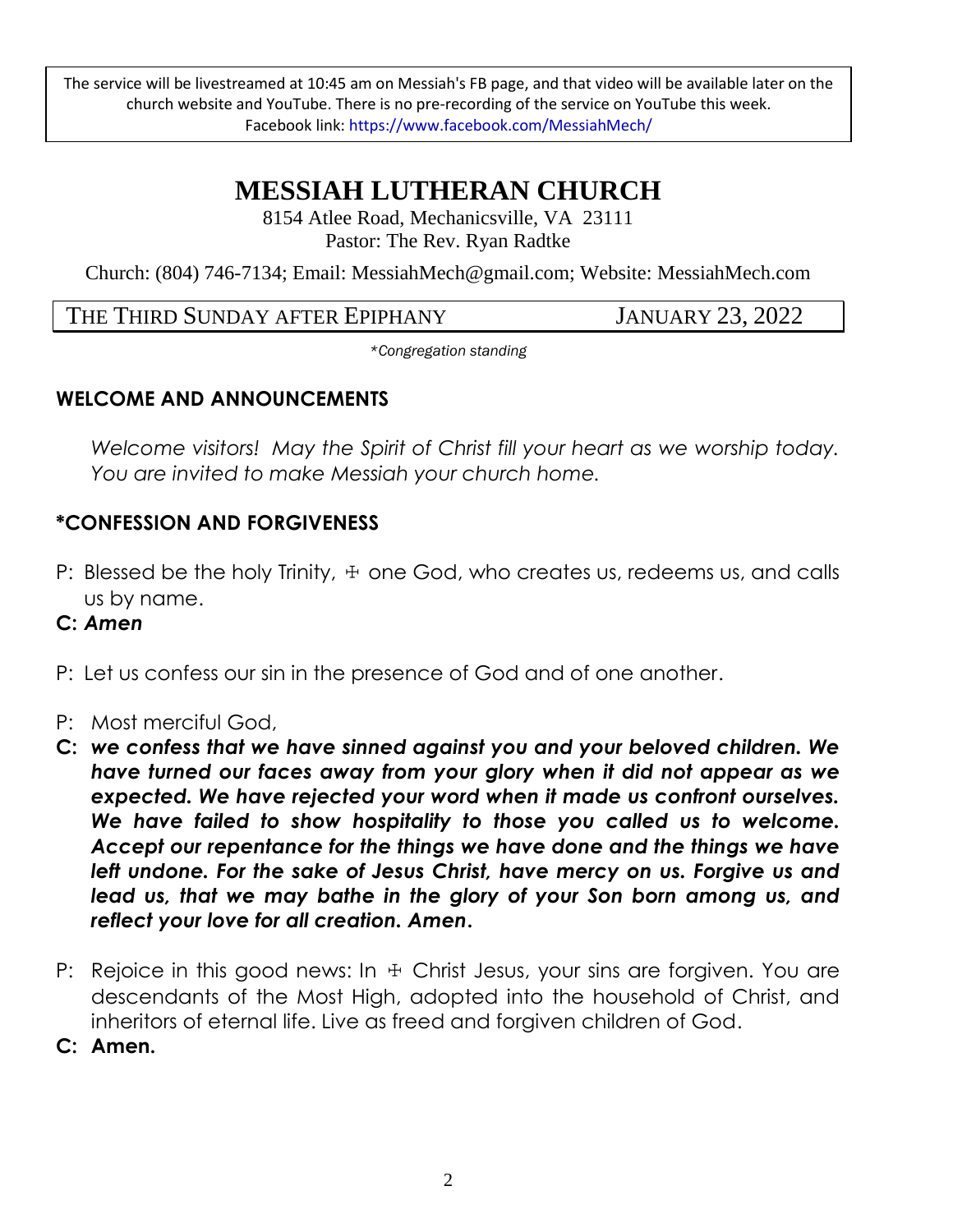#### **\*THE GREETING**

- P: The grace of our Lord Jesus Christ, the love of God, and the communion of the Holy Spirit be with you all.
- **C:** *And also with you.*

#### **\*PRAYER OF THE DAY**

- P: Let us pray together:
- **C:** *Blessed Lord God, you have caused the holy scriptures to be written for the nourishment of your people. Grant that we may hear them, read, mark, learn, and inwardly digest them, that, comforted by your promises, we may embrace and forever hold fast to the hope of eternal life, through your Son, Jesus Christ our Lord. Amen*

#### **FIRST READING: Nehemiah 8:1-3, 5-6, 8-10**

A reading from Nehemiah.

*The exiles have returned and rebuilt Jerusalem. Now Ezra, the priest, reads the law of Moses to them in the public square. When they hear it, they weep for their sins and for the long years in exile, but Ezra reminds them that "the joy of the LORD is your strength."*

<sup>1</sup>All the people [of Israel] gathered together into the square before the Water Gate. They told the scribe Ezra to bring the book of the law of Moses, which the LORD had given to Israel. 2Accordingly, the priest Ezra brought the law before the assembly, both men and women and all who could hear with understanding. This was on the first day of the seventh month. 3He read from it facing the square before the Water Gate from early morning until midday, in the presence of the men and the women and those who could understand; and the ears of all the people were attentive to the book of the law. 5And Ezra opened the book in the sight of all the people, for he was standing above all the people; and when he opened it, all the people stood up. <sup>6</sup>Then Ezra blessed the LORD, the great God, and all the people answered, "Amen, Amen," lifting up their hands. Then they bowed their heads and worshiped the LORD with their faces to the ground. <sup>8</sup>So they read from the book, from the law of God, with interpretation. They gave the sense, so that the people understood the reading.

<sup>9</sup> And Nehemiah, who was the governor, and Ezra the priest and scribe, and the Levites who taught the people said to all the people, "This day is holy to the LORD your God; do not mourn or weep." For all the people wept when they heard the words of the law. 10Then he said to them, "Go your way, eat the fat and drink sweet wine and send portions of them to those for whom nothing is prepared, for this day is holy to our LORD; and do not be grieved, for the joy of the LORD is your strength."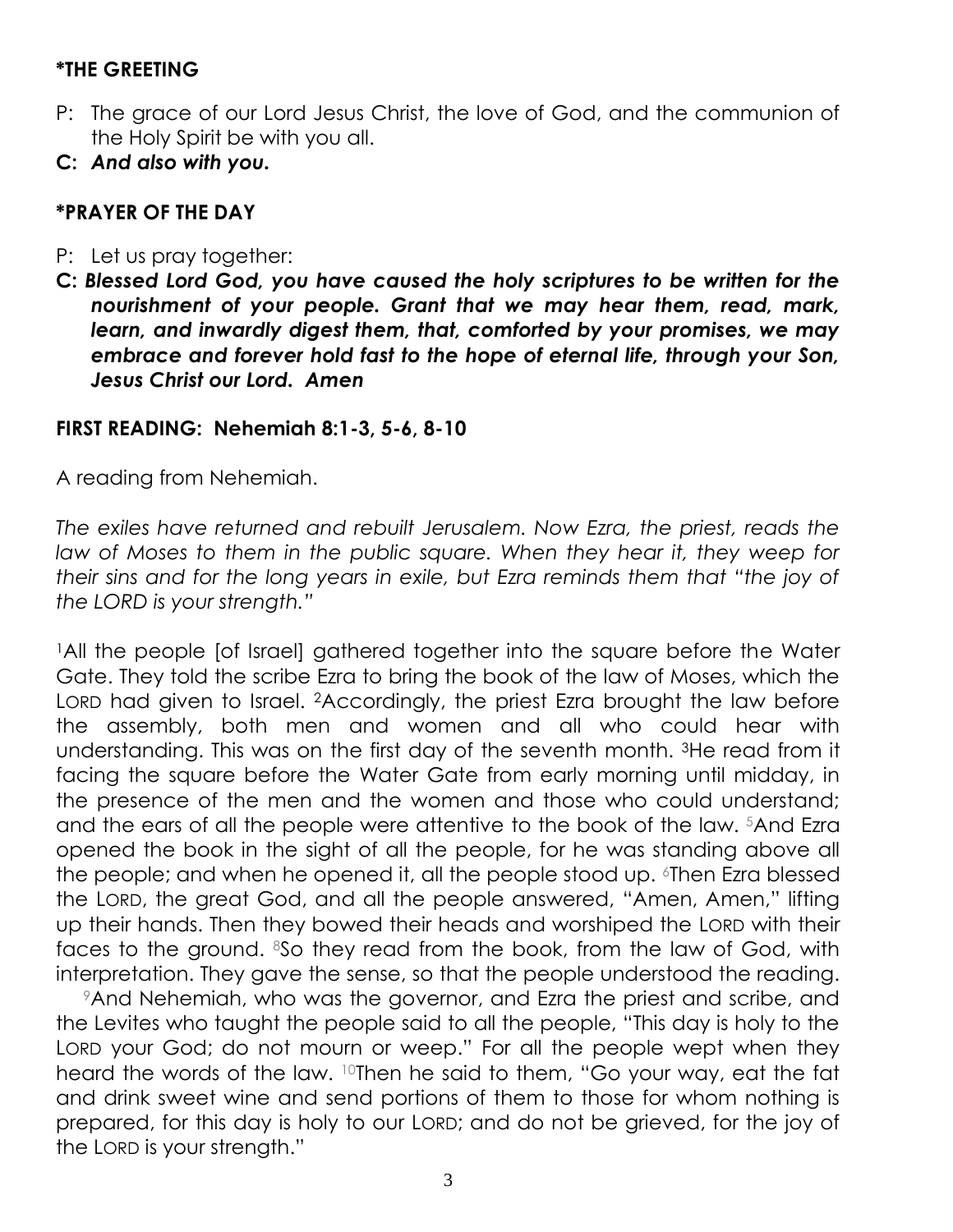L: The word of the Lord.

**C:** *Thanks be to God.*

#### **SECOND LESSON: 1 Corinthians 12:12-31a**

A reading from 1 Corinthians.

*The apostle and pastor Paul uses the metaphor of the human body to describe how intimately connected we are in the church. For this struggling congregation in Corinth, Paul delivers a vital message of unity that is a mark of the church today.*

<sup>12</sup>For just as the body is one and has many members, and all the members of the body, though many, are one body, so it is with Christ. 13For in the one Spirit we were all baptized into one body—Jews or Greeks, slaves or free—and we were all made to drink of one Spirit.

<sup>14</sup>Indeed, the body does not consist of one member but of many. <sup>15</sup>If the foot would say, "Because I am not a hand, I do not belong to the body," that would not make it any less a part of the body. 16And if the ear would say, "Because I am not an eye, I do not belong to the body," that would not make it any less a part of the body. 17If the whole body were an eye, where would the hearing be? If the whole body were hearing, where would the sense of smell be? 18But as it is, God arranged the members in the body, each one of them, as he chose. 19If all were a single member, where would the body be? 20As it is, there are many members, yet one body. 21The eye cannot say to the hand, "I have no need of you," nor again the head to the feet, "I have no need of you." 22On the contrary, the members of the body that seem to be weaker are indispensable, 23and those members of the body that we think less honorable we clothe with greater honor, and our less respectable members are treated with greater respect; <sup>24</sup>whereas our more respectable members do not need this. But God has so arranged the body, giving the greater honor to the inferior member, 25that there may be no dissension within the body, but the members may have the same care for one another. <sup>26</sup>If one member suffers, all suffer together with it; if one member is honored, all rejoice together with it.

 $^{27}$ Now you are the body of Christ and individually members of it.  $^{28}$ And God has appointed in the church first apostles, second prophets, third teachers; then deeds of power, then gifts of healing, forms of assistance, forms of leadership, various kinds of tongues. 29Are all apostles? Are all prophets? Are all teachers? Do all work miracles? 30Do all possess gifts of healing? Do all speak in tongues? Do all interpret? 31aBut strive for the greater gifts.

- L: The word of the Lord.
- **C:** *Thanks be to God.*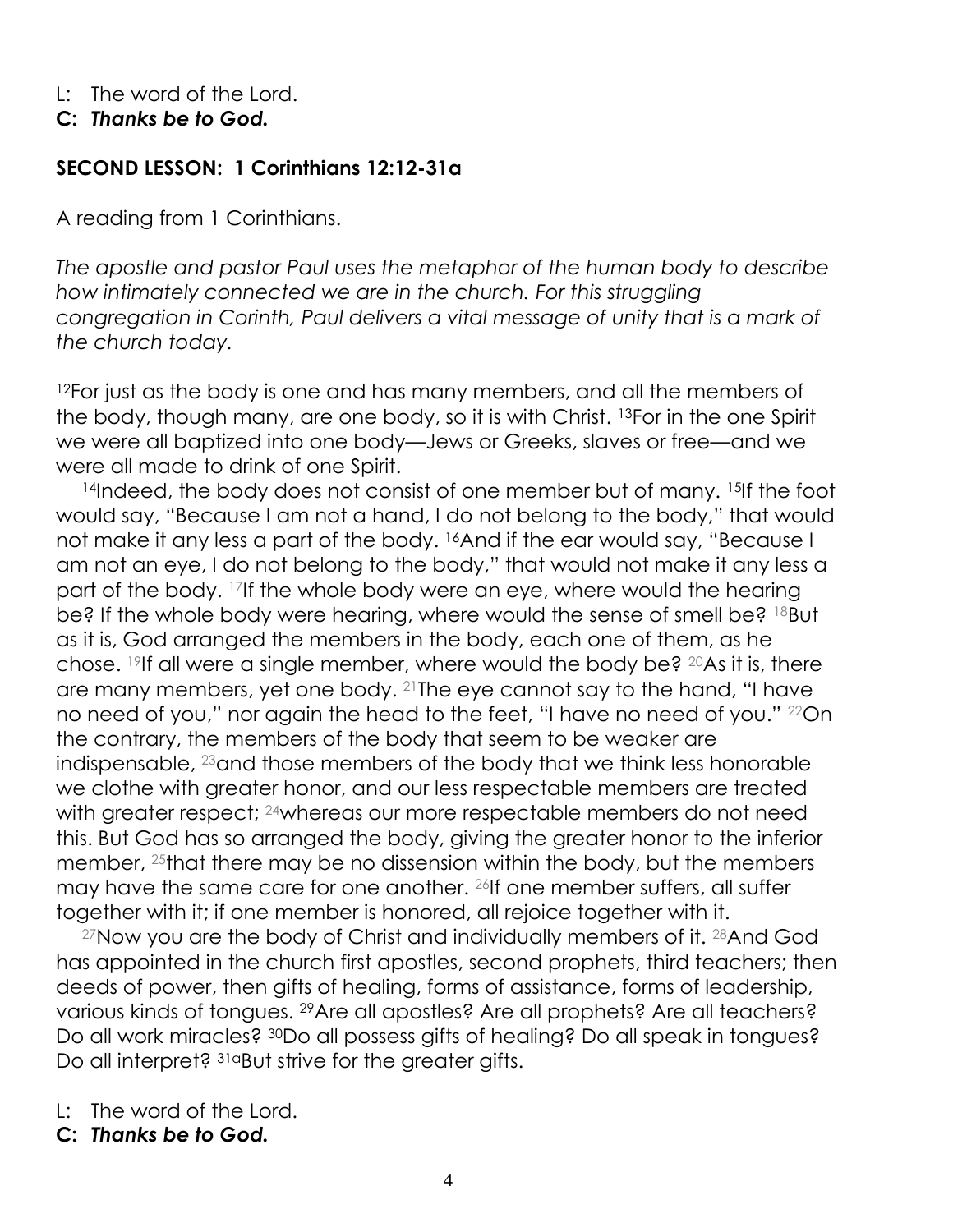#### **\*GOSPEL: Luke 4:14-21**

P: The Holy Gospel according to Luke.

#### **C:** *Glory to you, O Lord.*

*Near the beginning of Jesus' public ministry, he visits his hometown of Nazareth. In the words of Isaiah, he states and claims his identity, purpose, and mission.*

<sup>14</sup>Then Jesus, filled with the power of the Spirit, returned to Galilee, and a report about him spread through all the surrounding country. 15He began to teach in their synagogues and was praised by everyone.

<sup>16</sup>When he came to Nazareth, where he had been brought up, he went to the synagogue on the sabbath day, as was his custom. He stood up to read, <sup>17</sup> and the scroll of the prophet Isaiah was given to him. He unrolled the scroll and found the place where it was written:

18"The Spirit of the Lord is upon me,

because he has anointed me

to bring good news to the poor.

He has sent me to proclaim release to the captives

and recovery of sight to the blind,

to let the oppressed go free,

<sup>19</sup>to proclaim the year of the Lord's favor."

<sup>20</sup>And he rolled up the scroll, gave it back to the attendant, and sat down. The eyes of all in the synagogue were fixed on him. 21Then he began to say to them, "Today this scripture has been fulfilled in your hearing."

P: The Gospel of the Lord.

**C:** *Praise to you, O Christ.*

#### **CHILDREN'S SERMON**

#### **SERMON Pastor Ryan Radtke**

#### **CREED**

**I believe in God, the Father almighty, creator of heaven and earth. I believe in Jesus Christ, God's only Son, our Lord, who was conceived by the Holy Spirit,**

**born of the virgin Mary,**

**suffered under Pontius Pilate,**

**was crucified, died, and was buried;**

**he descended to the dead.**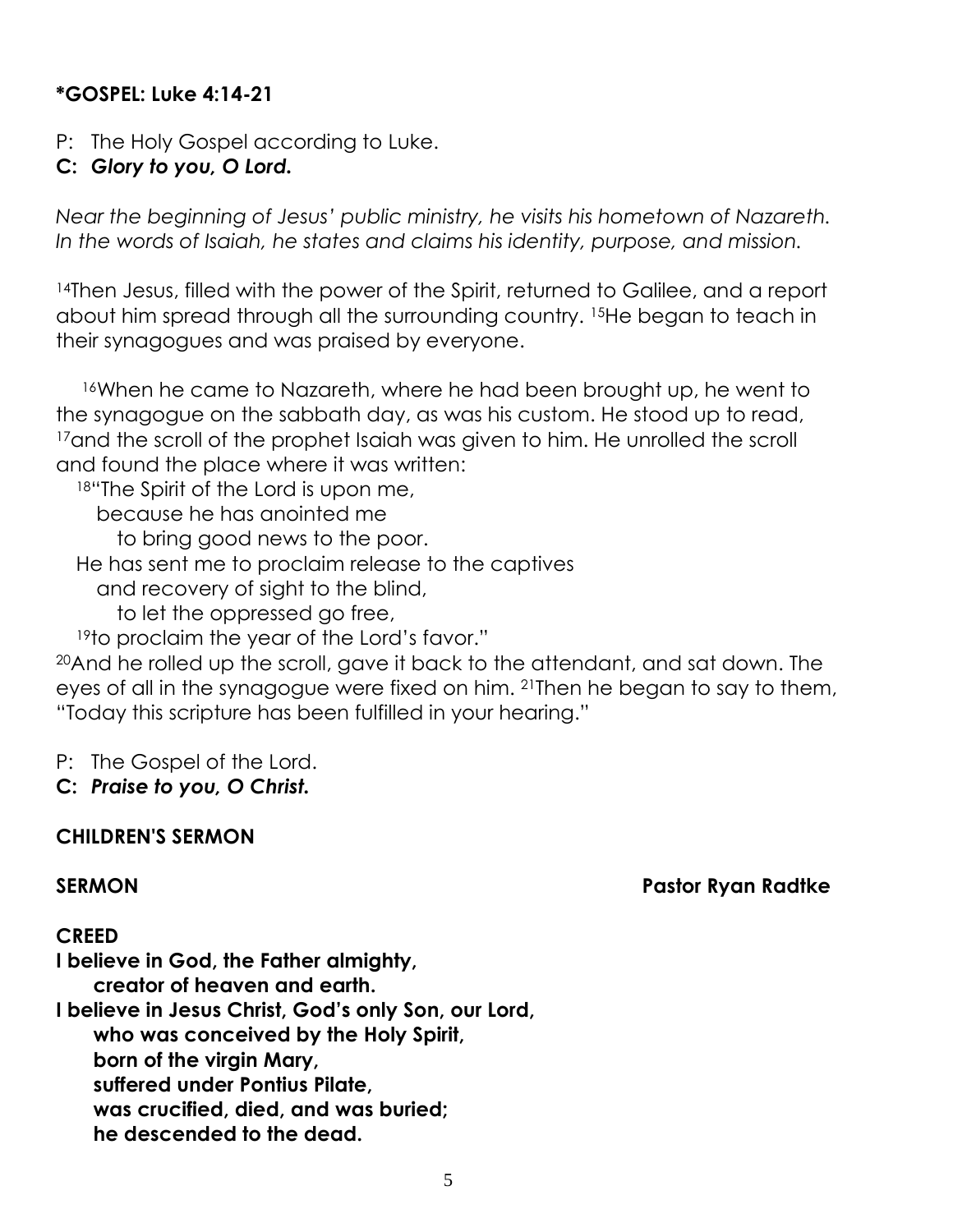**On the third day he rose again; he ascended into heaven, he is seated at the right hand of the Father, and he will come to judge the living and the dead. I believe in the Holy Spirit, the holy catholic church, the communion of saints, the forgiveness of sins, the resurrection of the body, and the life everlasting. Amen.**

#### **\*PRAYERS**

- A: The Spirit of the Lord is poured out upon us in abundance; so we are bold to pray for the church, the world, and all that God has made. *[Brief silence]*
- A: You reveal yourself to us in the reading of scripture. Fulfill your word through the faithful witness of your church. Send us out to bring your liberating good news to all people. God of grace,
- **C:** *hear our prayer.*
- A: All creation proclaims your handiwork. Teach us to love the intricate and beautiful bodies that you have created. Bless tiny insects, enormous whales, and every creature in between. Sustain species at risk of extinction. God of grace,
- **C:** *hear our prayer.*
- A: You desire that there be no dissension among us. Where we are divided in our society, nation, or world, come quickly to reunite us into one body. Ease conflict, dispel violence, and bring an end to war. God of grace,

#### **C:** *hear our prayer.*

A: Anoint with your Spirit all who seek your favor. Grant provision and justice for people living in poverty, people living with disability, those living with pain, or those living under oppression, and those who are in need in any way, especially... God of grace,

#### **C:** *hear our prayer.*

- A: Build up the body of Christ in this place. Bless the variety of ministries in this congregation. Empower us to freely welcome and deeply value each person who enters into worship and ministry among us. God of grace,
- **C:** *hear our prayer.*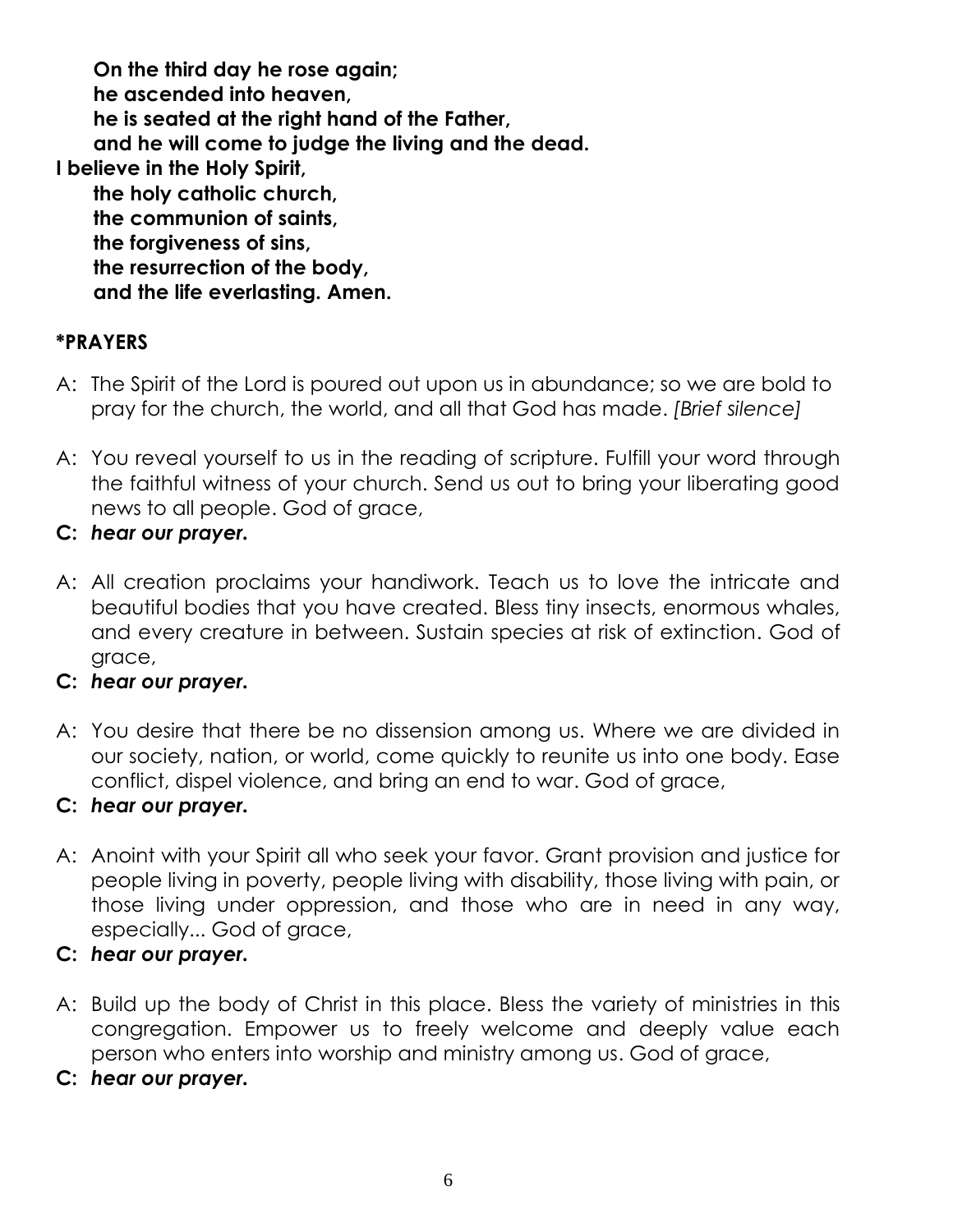- A: In thanksgiving we lift before you the saints for whom the promise of salvation has now been fulfilled. Tend to those who mourn. Bring us together in your everlasting glory. God of grace,
- **C:** *hear our prayer.*
- A: Heavenly Father, You have generously blessed us with families. Thank you for your guidance and protection. As you love and care for us, may we also always love and care for our families and keep them in our prayers. We pray this week for the Major and Martin families as well as our Messiah family. May You keep us all from danger and sickness and guard our hearts so that we are reminded of Your Grace. God of grace,
- **C:** *hear our prayer.*

*Here other intercessions may be offered.*

- A: Since we have such great hope in your promises, O God, we lift these and all of our prayers to you in confidence and faith; through Jesus Christ our Savior.
- **C:** *Amen***.**

#### **\*LORD'S PRAYER**

- P: Lord, remember us in your kingdom and teach us to pray.
- **C:** *Our Father, who art in heaven, hallowed be thy name, thy kingdom come, thy will be done, on earth as it is in heaven. Give us this day our daily bread; and forgive us our trespasses, as we forgive those who trespass against us; and lead us not into temptation, but deliver us from evil. For thine is the kingdom, and the power, and the glory, forever and ever. Amen.*

#### **\*BLESSING**

- P: God, who leads you in pathways of righteousness, who rejoices over you, and who calls you by name,  $\pm$  bless your going out and your coming in, today and forever.
- **C:** *Amen*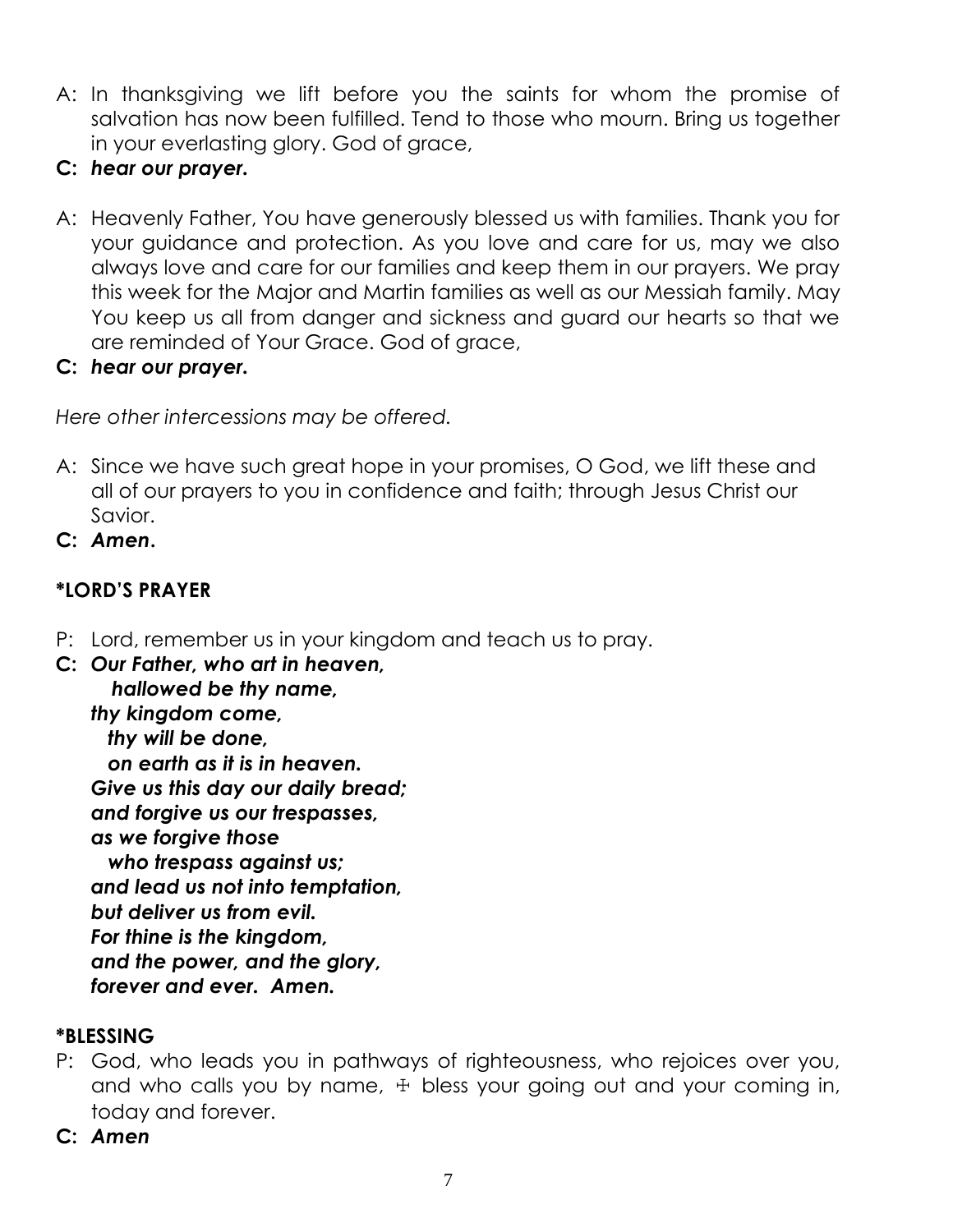#### **\*DISMISSAL**

A: Go in peace. Serve the Lord.

**C:** *Thanks be to God.*

# **POSTLUDE**

(Text used by permission of Augsburg Fortress license #11886-S)

\*\*\*\*\*\*\*\*\*\*\*\*\*\*\*\*\*\*\*\*\*\*\*\*\*\*\*\*\*\*\*\*\*\*\*\*\*\*\*\*\*\*\*\*\*\*\*\*\*\*\*\*\*\*\*\*\*\*\*\*\*\*\*\*\*\*\*\*\*\*\*\*\*\*\*\*\*\*\*\*\*\*\*\*



# **PASTOR RYAN'S OFFICE HOURS**

Pastor Ryan will be mostly virtual this week, like everything else at church. Please call or email him to set up an appointment, at 507-360-7276 and/or messiahmechpr@gmail.com.

# **WEEKLY FINANCIAL UPDATE**

Here is this week's information based on our 2022 budget.

- Contributions to the general fund averaged \$4,428.00 (down from \$4,594.50 through January 16, 2022).
- We are \$1,068.00 behind the year-to-date budget needs. (increasing from \$1,045.00
- Weekly budget need is \$4,072.

# **CONGREGATION REPORTING MEETING (2/13/22)**

Our annual reporting meeting will take place on February 13th following our worship service. The back-up meeting date is the following Sunday, February 20th. Please plan to attend and learn about the active life during 2021.

## **ONLINE SERVICES CONTINUE**

Brothers and sisters of Messiah,

The Church Council have been monitoring the most up-to-date covid case numbers from the CDC and elsewhere for Hanover County. After our last meeting, we had two criteria we were looking for with regards to when to reopen the building: the 7-day case-rate average trending downward again (it had been on a steep upward trajectory) and the overall positivity rate coming back down closer to 10-15%. The 7-day case rate has finally started to drop, although slowly. The positivity rate, however, is still over 30%. Based on these factors, the council passed a motion to continue to have virtual worship through February 6 with council revisiting the matter on February 3 to determine if in-person worship can safely resume on February 13.